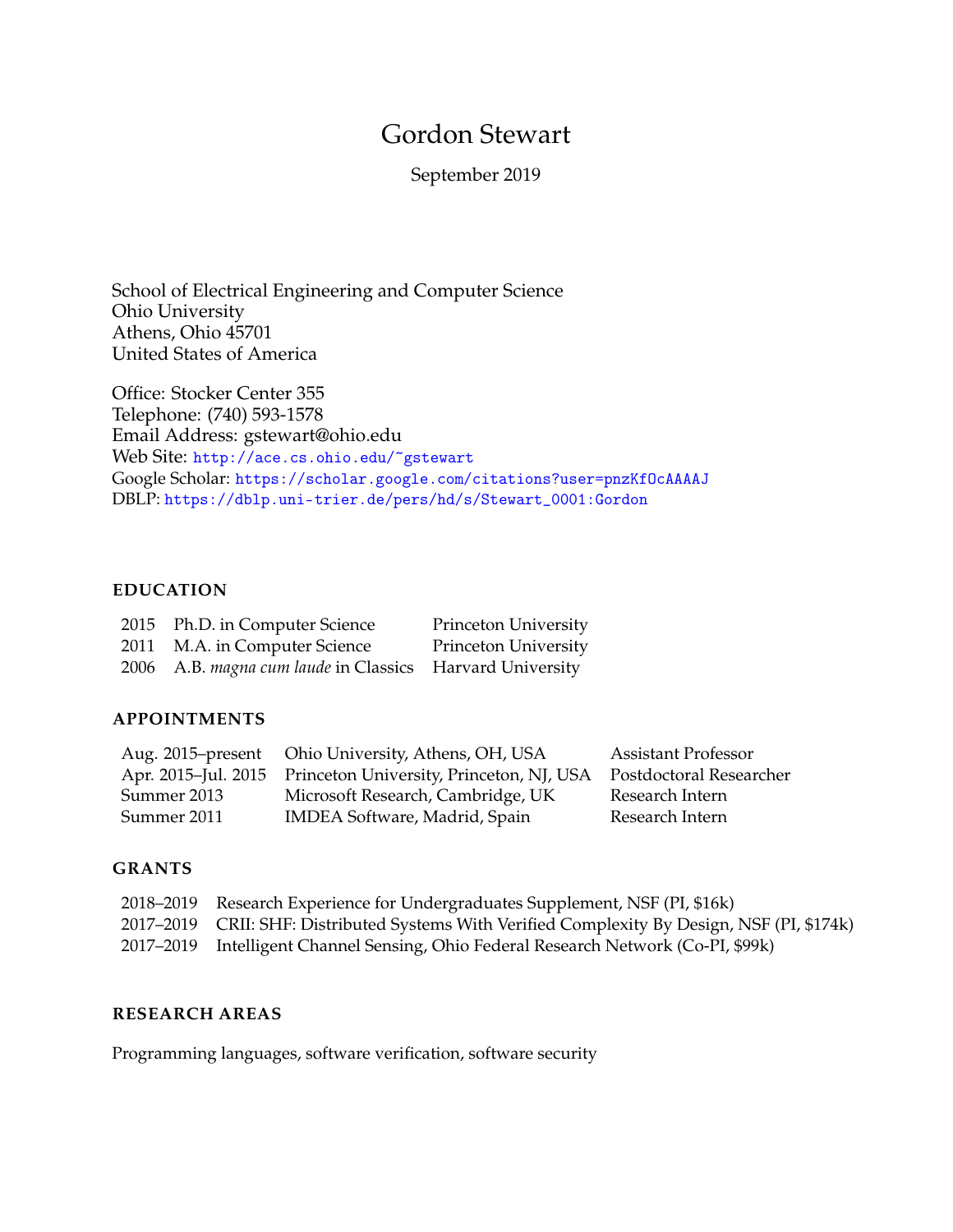# **SELECTED PUBLICATIONS**

# **Journals and Refereed Conference Proceedings**

| AAAI'19        | Alexander Bagnall and Gordon Stewart. Certifying the True Error: Machine<br>Learning in Coq with Verified Generalization Guarantees. In Proceedings of the<br>Thirty-Third AAAI Conference on Artificial Intelligence. AAAI Press (to appear),<br>2019.                                                                                                |
|----------------|--------------------------------------------------------------------------------------------------------------------------------------------------------------------------------------------------------------------------------------------------------------------------------------------------------------------------------------------------------|
| TCAD'18        | Seaghan Sefton, Taiman Siddiqui, Nathaniel St. Amour, Gordon Stewart, and<br>Avinash Kodi. GARUDA: Designing energy-efficient hardware monitors<br>from high-level policies for secure information flow. ESWEEK/CASES special<br>internet-only issue of IEEE Transactions on Computer-Aided Design of Integrated<br>Circuits and Systems (TCAD), 2018. |
| <b>ESOP'18</b> | Samuel Merten, Alexander Bagnall, and Gordon Stewart. Verified learning<br>without regret. In Proceedings of the 27th European Symposium on Programming<br>(ESOP), 2018.                                                                                                                                                                               |
| PADL'18        | Gordon Stewart, Samuel Merten, and Logan Leland. Snaarkl: Somewhat prac-<br>tical, pretty much declarative verifiable computing in haskell. In Proceedings<br>of the 20th International Symposium on Practical Aspects of Declarative Languages,<br>2018.                                                                                              |
| JFR'17         | Alexander Bagnall, Samuel Merten, and Gordon Stewart. A library for algo-<br>rithmic game theory in Ssreflect/Coq. Journal of Formalized Reasoning, 2017.                                                                                                                                                                                              |
| PODC'17        | Alexander Bagnall, Samuel Merten, and Gordon Stewart. Brief announce-<br>ment: Certified multiplicative weights update. In Proceedings of the 36th ACM<br>Symposium on Principles of Distributed Computing (PODC), 2017.                                                                                                                               |
| AIAA'16        | Harsha Chenji, Gordon Stewart, Zhiqiang Wu, Ahmad Javaid, Vijay Devab-<br>haktuni, Kul Bhasin, and Bin Wang. An architecture concept for cognitive<br>space communication networks. In Proceedings of the 34th AIAA International<br>Communications Satellite Systems Conference, 2016.                                                                |
| ASPLOS'15      | Gordon Stewart, Mahanth Gowda, Geoffrey Mainland, Bozidar Radunovic,<br>Dimitrios Vytiniotis, and Cristina Luengo Agullo. Ziria: A DSL for wireless<br>systems programming. In Proceedings of the 20th International Conference on Ar-<br>chitectural Support for Programming Languages and Operating Systems (ASPLOS),<br>March 2015.                 |
| POPL'15        | Gordon Stewart, Lennart Beringer, Santiago Cuellar, and Andrew W. Appel.<br>Compositional CompCert. In Proceedings of the 42nd ACM SIGPLAN-SIGACT<br>Symposium on Principles of Programming Languages (POPL), January 2015.                                                                                                                            |
| CSF'14         | Joshua Kroll, Gordon Stewart, and Andrew W. Appel. Portable software fault<br>isolation. In Proceedings of the 27th IEEE Computer Security Foundations Sympo-<br>sium (CSF), July 2014.                                                                                                                                                                |
| ESOP'14        | Lennart Beringer, Gordon Stewart, Robert Dockins, and Andrew W. Appel.<br>Verified compilation for shared-memory C. In Proceedings of the 23rd European<br>Symposium on Programming (ESOP), April 2014.                                                                                                                                                |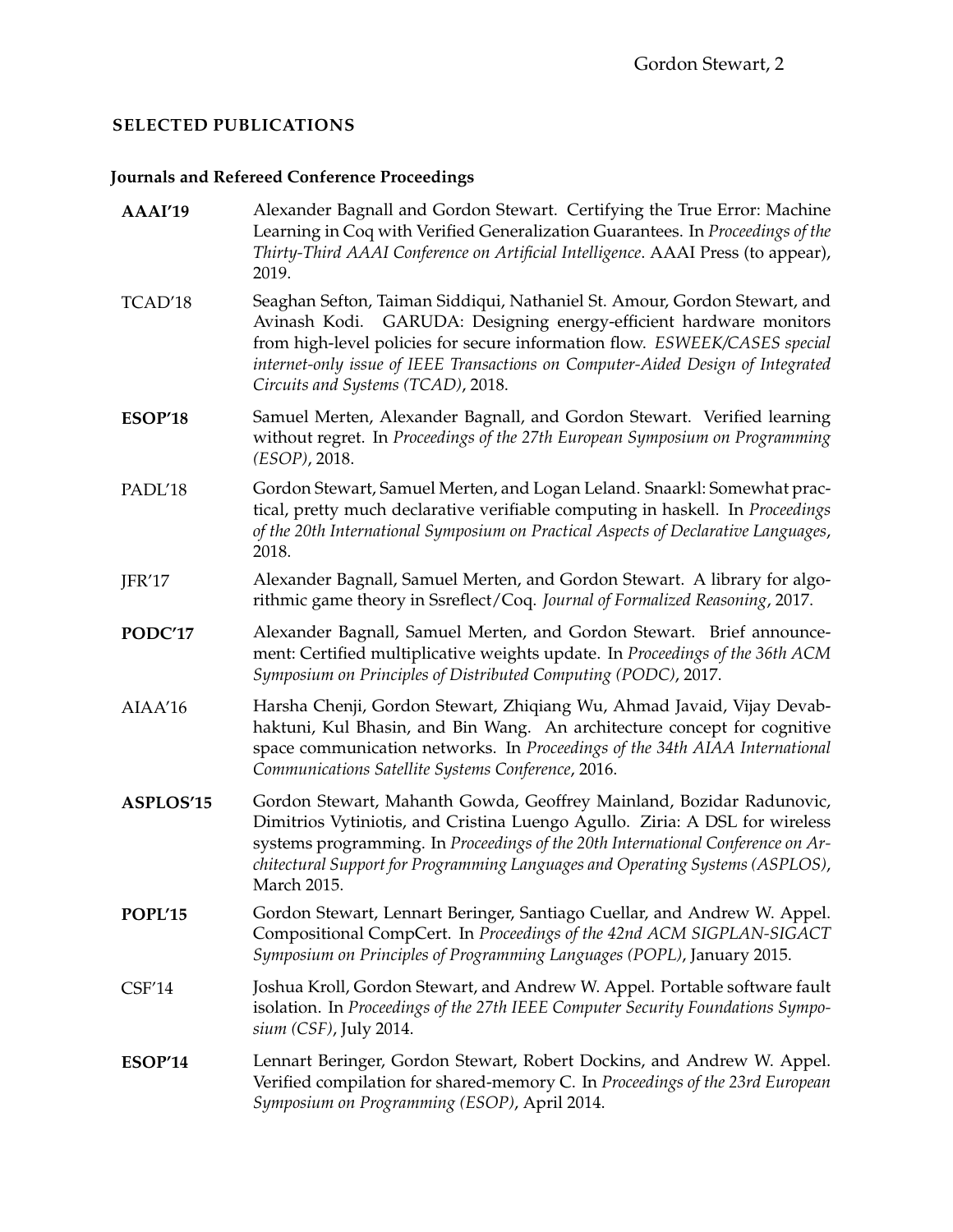| CPP'13 | Gordon Stewart. Computational verification of network programs in Coq. In        |
|--------|----------------------------------------------------------------------------------|
|        | Proceedings of the 3rd International Conference on Certified Programs and Proofs |
|        | $(CPP)$ , December 2013.                                                         |

- PPDP'13 Gordon Stewart, Anindya Banerjee, and Aleksandar Nanevski. Dependent types for enforcement of information flow and erasure policies in heterogeneous data structures. In *Proceedings of the 15th International Symposium on Principles and Practice of Declarative Programming (PPDP)*, September 2013.
- **ICFP'12** Gordon Stewart, Lennart Beringer, and Andrew W. Appel. Verified heap theorem prover by paramodulation. In *Proceedings of the 17th ACM SIGPLAN International Conference on Functional Programming (ICFP)*, pages 3–14. ACM, 2012.
- JCDL'07 Gordon Stewart, Gregrory Crane, and Allison Babeu. A new generation of textual corpora: Mining corpora from very large collections. In *Proceedings of the 7th ACM/IEEE-CS Joint Conference on Digital Libraries (JCDL)*. ACM, 2007.

#### **Theses and Books**

- Princeton'15 Gordon Stewart. *Verified Separate Compilation for C*. Ph.D. Thesis, Princeton University, April 2015. Advisor: Andrew W. Appel. CUP'14 Andrew W. Appel, Robert Dockins, Aquinas Hobor, Lennart Beringer, Josiah
	- Dodds, Gordon Stewart, Sandrine Blazy, and Xavier Leroy. *Program Logics for Certified Compilers*. Cambridge University Press, 2014.

#### **Refereed Workshop Proceedings**

- MAPL'17 Charlie Murphy, Patrick Gray, and Gordon Stewart. Verified perceptron convergence theorem. In *Proceedings of the First ACM SIGPLAN Workshop on Machine Learning and Programming Languages (MAPL)*, 2017.
- PLPV'11 Gordon Stewart and Andrew W. Appel. Local actions for a Curry-style operational semantics. In *Proceedings of the 5th ACM Workshop on Programming Languages Meets Program Verification (PLPV)*, pages 31–42. ACM, 2011.

#### **Demos, Posters, and Extended Abstracts**

- MobiCom'14 Mahanth Gowda, Gordon Stewart, Geoffrey Mainland, Bozidar Radunovic, and Dimitrios Vytiniotis. Poster – Ziria: language for rapid prototyping of wireless PHY. In *Proceedings of the 20th Annual International Conference on Mobile Computing and Networking (MobiCom)*, September 2014.
- **SIGCOMM'14** Gordon Stewart, Mahanth Gowda, Geoffrey Mainland, Bozidar Radunovic, Dimitrios Vytiniotis, and Doug Patterson. Ziria: Language for rapid prototyping of wireless PHY (demo paper). In *ACM SIGCOMM*, August 2014.
- SRIF'14 Gordon Stewart, Mahanth Gowda, Geoffrey Mainland, Bozidar Radunovic, and Dimitrios Vytiniotis. Demo:  $802.11$  a/g PHY implementation in Ziria, domain-specific language for wireless programming. In *Proceedings of the ACM SIGCOMM Software Radio Implementation Forum (SRIF)*, August 2014.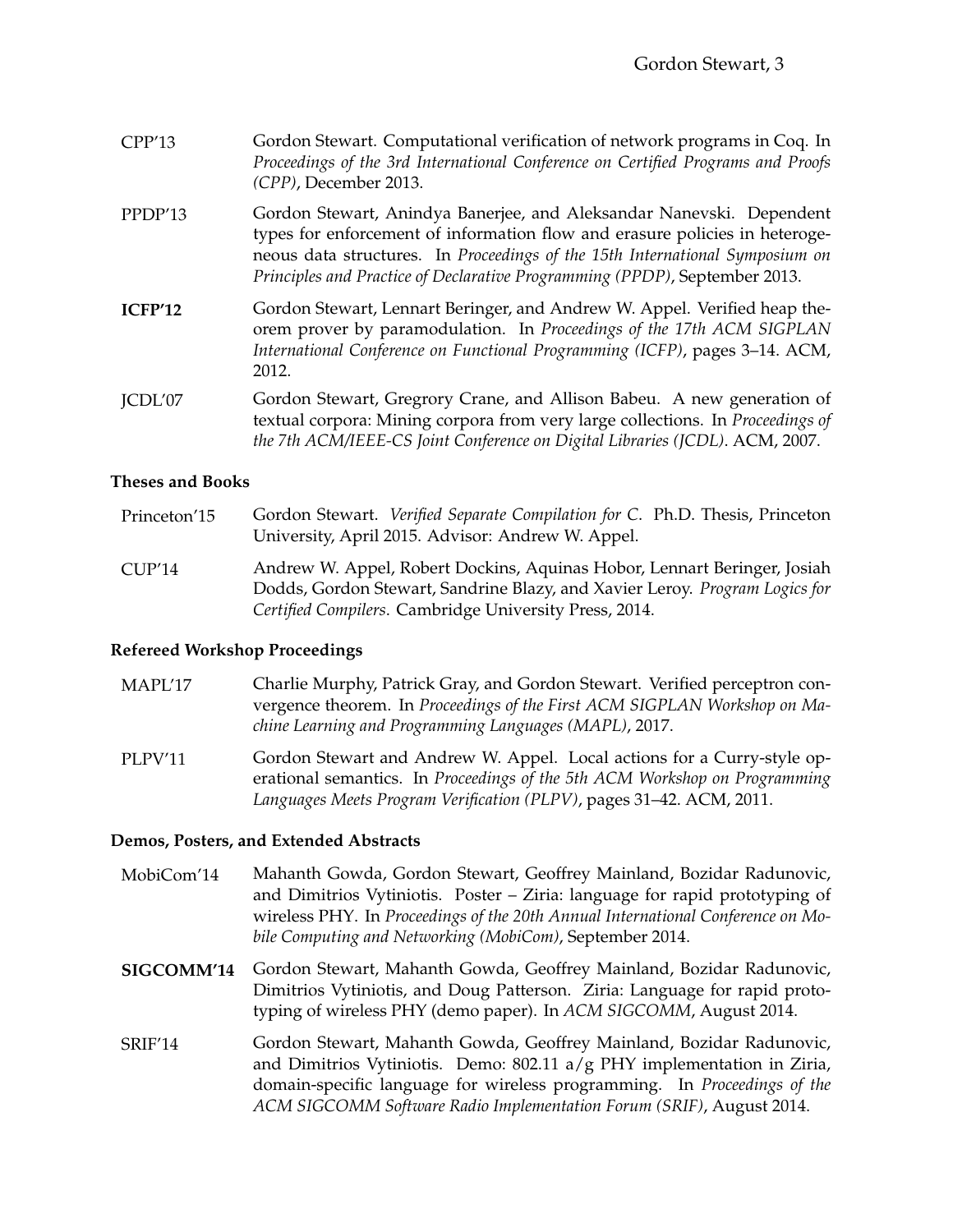LOLA'13 Lennart Beringer, Gordon Stewart, Robert Dockins, and Andrew W. Appel. Towards verified shared-memory cooperation for C (*extended abstract*). In *Syntax and Semantics of Low-Level Languages (LOLA)*, June 2013.

#### **Technical Reports and Unrefereed Conference Proceedings**

- arXiv'17 Alexander Bagnall, Razvan Bunescu, and Gordon Stewart. Training ensembles to detect adversarial examples. *arXiv:1712.04006 [cs.LG]*, 2017.
- AIAA'16 Harsha Chenji, Gordon Stewart, Zhiqiang Wu, Ahmad Javaid, Vijay Devabhaktuni, Kul Bhasin, and Bin Wang. An architecture concept for cognitive space communication networks. In *Proceedings of the 34th AIAA International Communications Satellite Systems Conference*, 2016.
- NAECON'16 Z. Zhang, Z. Wu, H. Chenji, J. Stewart, A. Javaid, V. Devabhaktuni, K. Bhasin, and B. Wang. Intelligent channel sensing based secure cross layer cognitive networking for resilient space communication. In *2016 IEEE National Aerospace and Electronics Conference (NAECON) and Ohio Innovation Summit (OIS)*, pages 407–411, July 2016.
- MSR'13 Gordon Stewart, Mahanth Gowda, Geoffrey Mainland, Bozidar Radunovic, and Dimitrios Vytiniotis. Ziria: Wireless programming for hardware dummies. Technical report, MSR, November 2013.
- INRIA'12 Xavier Leroy, Andrew W. Appel, Sandrine Blazy, and Gordon Stewart. The CompCert memory model, version 2. Research report, INRIA, June 2012.

#### **TALKS**

#### **Conference and Workshop Talks**

- 2018 *Machine-Verified Machine Learning (lightning talk).* DeepSpec Workshop, co-located with PLDI, Philadelphia, Pennsylvania, June 19.
- 2018 *Snaarkl: Somewhat Practical, Pretty Much Declarative Verifiable Computing in Haskell.* Practical Aspects of Declarative Languages, Los Angeles, California, January 8.
- 2017 *Certified Multiplicative Weights Update, or Verified Learning Without Regret.* The 17th Annual High Confidence Software and Systems Conference, Annapolis, MD, May 10.
- 2015 *Compositional CompCert.* POPL, Mumbai, January 16.
- 2013 *Computational Verification of Network Programs in Coq.* Certified Programs and Proofs (CPP), Melbourne, December 11.
- 2013 *Dependent Types for Enforcement of Erasure Policies in Heterogeneous Data Structures.* Principles and Practice of Declarative Programming (PPDP), Madrid, September 17.
- 2012 *Heap Theorem Prover by Paramodulation.* International Conference on Functional Programming (ICFP), Copenhagen, September 11.
- 2012 *Local Actions for a Curry-style Operational Semantics.* Programming Languages Meets Program Verification (PLPV), Austin, Texas, January 29.

#### **Other External Talks**

2018 *High-Assurance Machine Learning.* Air Force Research Lab, Wright-Patterson Air Force Base, Dayton, Ohio, April 6.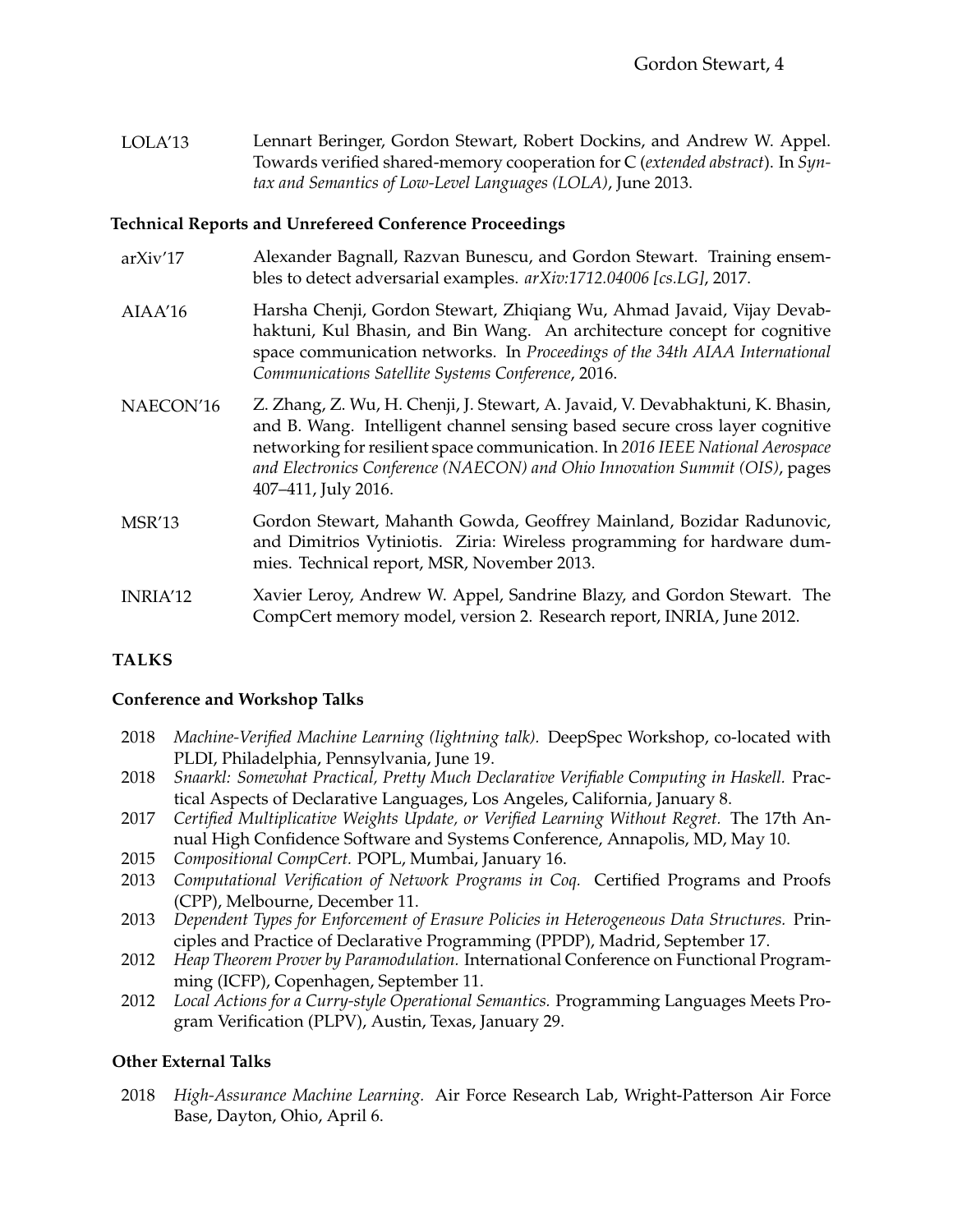- 2016 *Verified Learning Without Regret: A Mechanized Proof of the Multiplicative Weights Update Algorithm.* University of Toledo EECS, Toledo, Ohio, October 24.
- 2016 *Software Verification and Security @ OHIO.* AFRL/NASIC/NASA/Ohio Universities Networking Day, Dayton, Ohio, July 15.
- 2016 *Operational Semantics of a Compositional Compiler.* Bowling Green State University, Bowling Green, Ohio, April 25.
- 2014 *Compositional Compilation for C.* School of Electrical Engineering and Computer Science, Ohio University, November 24.
- 2012 *Towards Extensible, Compilable, Concurrent Clight Separation Logic.* FLINT Group, Department of Computer Science, Yale University, November 20.

#### **Selected Internal Talks**

- 2016 *How to Verify a Compiler.* Ohio University EECS Graduate Seminar (Oct. 13) and Ohio University Student ACM Chapter (Sept. 7).
- 2016 *How to Prove a Program.* Ohio University Math Club, Athens, Ohio, September 19.
- 2015 *Verifiable Computing with Lambda (and Friends).* Programming Languages Group, Department of Computer Science, Princeton University, April 3.
- 2014 *Ziria: A DSL and Optimizing Compiler for Wireless PHY and Bitsream Programming.* Programming Languages Group, Department of Computer Science, Princeton University, November 10.

### **TEACHING**

#### **Regular Courses**

- 2019 Programming Languages, Ohio University, Fall (Instructor)
- 2019 Software Verification, Ohio University, Fall (Instructor)
- 2019 Formal Languages and Compilers, Ohio University, Spring (Instructor)
- 2018 Programming Languages, Ohio University, Fall (Instructor)
- 2018 Software Verification, Ohio University, Fall (Instructor)
- 2018 Advanced Topics in Programming Languages, Ohio University, Spring (Instructor)
- 2018 Formal Languages and Compilers, Ohio University, Spring (Instructor)
- 2017 Programming Languages, Ohio University, Fall (Instructor)
- 2017 Software Verification, Ohio University, Fall (Instructor)
- 2016 Formal Languages and Compilers, Ohio University, Spring (Instructor)
- 2015 Special Topics: Software Verification, Ohio University, Fall (Instructor)
- 2014 Programming Languages, Princeton, Spring (Teaching Assistant)
- 2012 Advanced Programming Techniques, Princeton, Spring (Teaching Assistant)
- 2011 Introduction to Computer Science, Princeton, Spring (Teaching Assistant)
- 2010 Introduction to Computer Science, Princeton, Fall (Teaching Assistant)

#### **Graduate Independent Studies**

2019 Verified Systems, Ohio University, Fall (Instructor)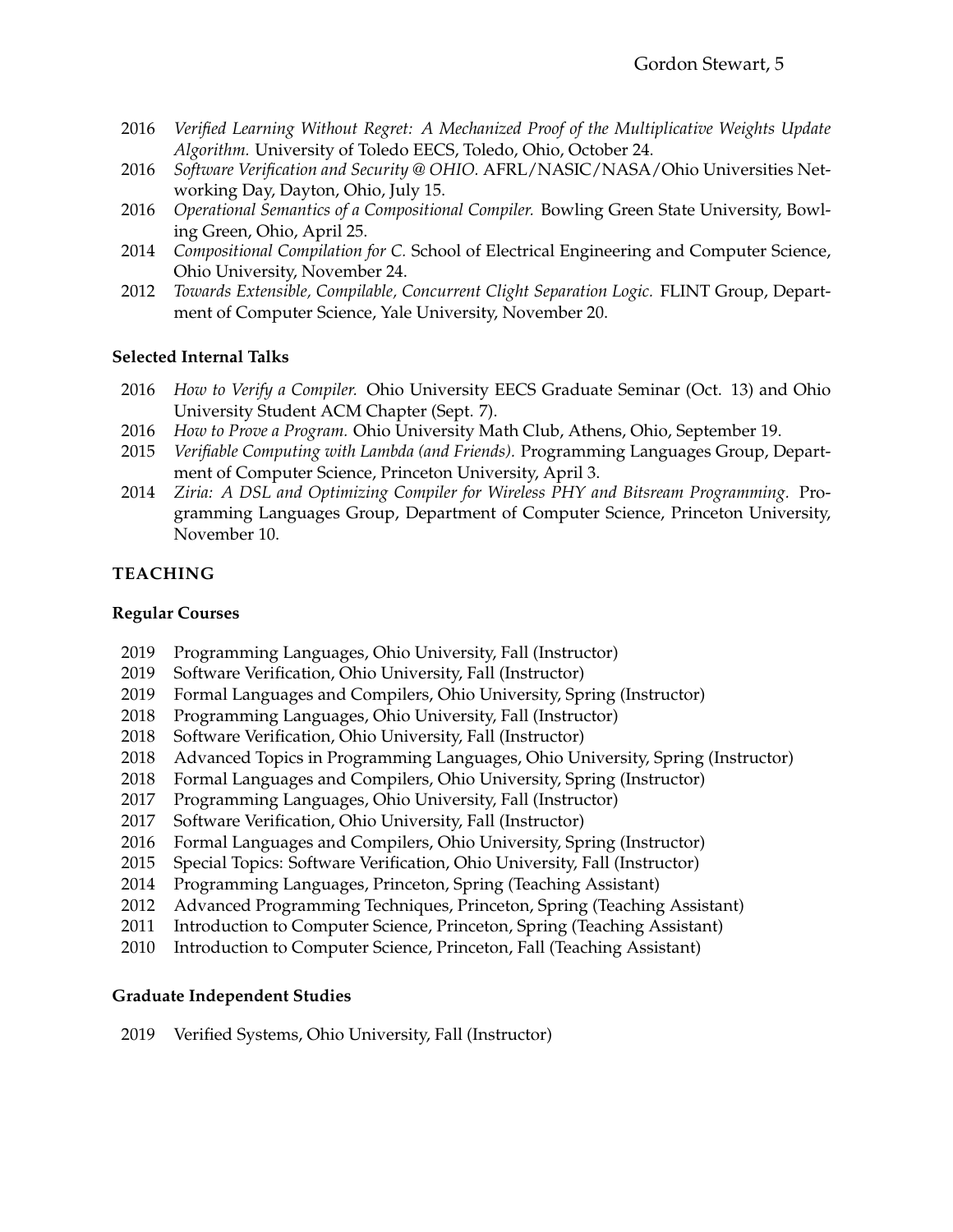## **Undergraduate Tutorials**

Individual courses with undergraduates through Ohio University's Honors Tutorial College

- 2019 William Kanieski, Fall (Software Foundations)
- 2019 Garett Cunningham, Spring (Software Foundations)
- 2018 Benjamin Carman, Fall (Software Foundations)
- 2018 William Kanieski, Spring (Algorithmic Game Theory)
- 2018 Seaghan Sefton, Spring (Hardware Security)
- 2017 Seaghan Sefton, Fall (Hardware Security)
- 2017 Reilly Zink, Fall (Software Foundations)
- 2016 Collin Tidwell, Fall (Social Choice Theory)
- 2016 Matthias Everhart, Fall (Machine Learning)
- 2016 Matthias Everhart, Spring (Software Foundations)

## **ADVISING**

- PhD Alexander Bagnall
- MS Herman Hill (graduated 2019)
- MS Robin Kelby
- MS David Masters
- PhD Samuel Merten
- MS Nathan St. Amour
- MS Timothy Steinberger

## **ACADEMIC SERVICE**

- 2019 CoqPL Program Committee (Member)
- 2019 Journal of Aerospace Information Systems (External Reviewer)
- 2018 IEEE Transactions on Information Forensics & Security (External Reviewer)
- 2018 Journal of Formalized Reasoning (External Reviewer)
- 2018 NSF, Software/Hardware Foundations (Panelist)
- 2017 NSF, Software/Hardware Foundations (Panelist)
- 2016 NSF, Software/Hardware Foundations (Panelist)
- 2016 PLDI External Review Committee (Member)
- 2015 IEEE Transactions on Wireless Communications (External Reviewer)
- 2013 SAIRP 2013 (External Reviewer)
- 2013 ITP 2013 (External Reviewer)
- 2012 ITP 2012 (External Reviewer)

## **AWARDS AND HONORS**

- 2013 Wu Prize for Excellence, Princeton School of Engineering and Applied Science
- 2010 Honorable Mention, NSF Graduate Research Fellowship Program
- 2009 University Fellowship, Princeton University